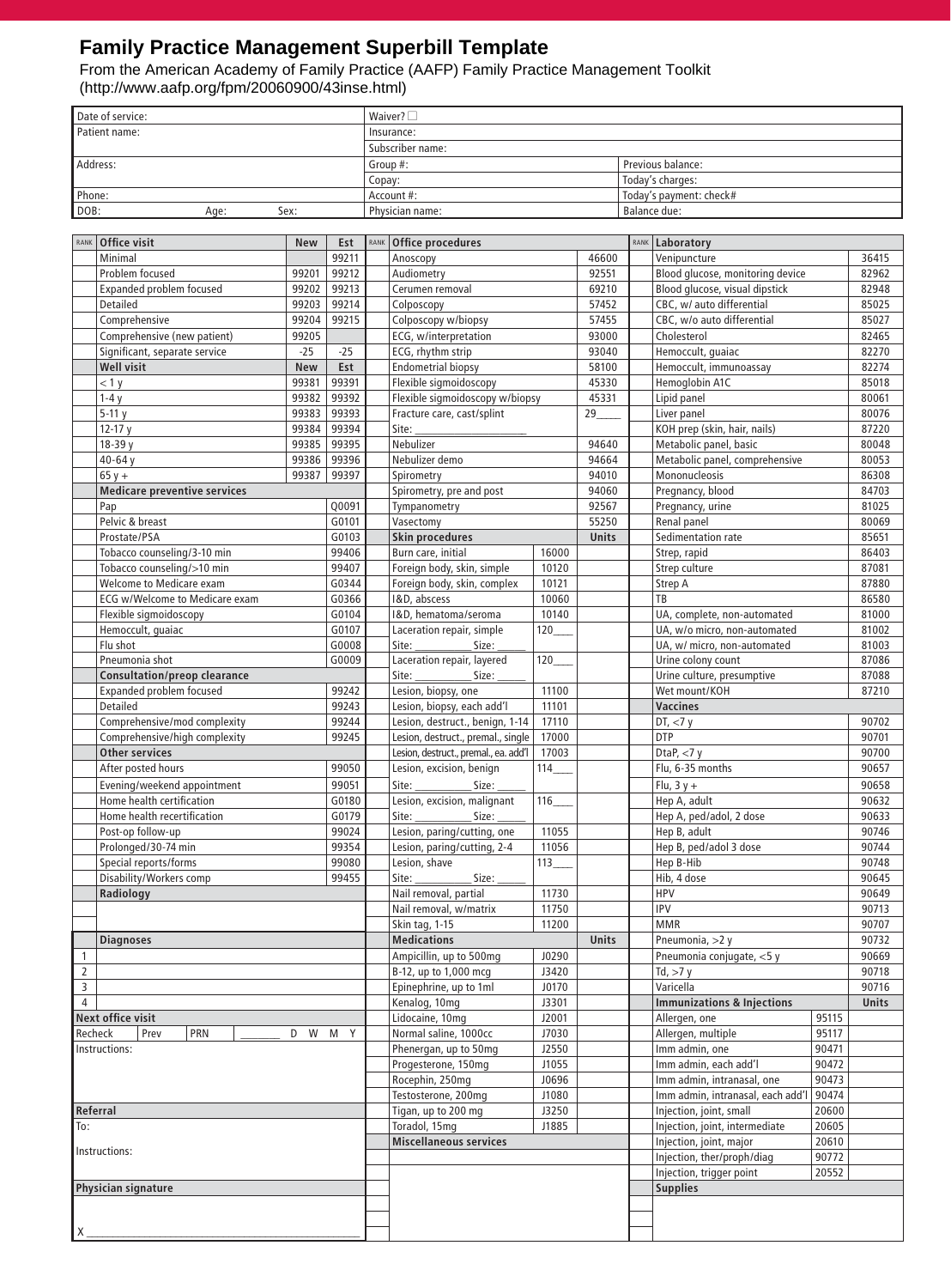|                    | Infectious & Parasitic Diseases                                     |
|--------------------|---------------------------------------------------------------------|
| B00.9              | Herpesviral infection, unspecified                                  |
| A60.9              | Anogenital herpesviral infection                                    |
| B02.9<br>B27.00    | Zoster without complications                                        |
|                    | Gammaherpesviral mononucleosis                                      |
| B27.01             | without complication                                                |
|                    | Gammaherpesviral mononucleosis with<br>polyneuropathy               |
| B27.02             |                                                                     |
|                    | Gammaherpesviral mononucleosis with                                 |
| B27.09             | meningitis<br>Gammaherpesviral mononucleosis with                   |
|                    | other complications                                                 |
| B27.10             | Cytomegaloviral mononucleosis without                               |
|                    | complications                                                       |
| B <sub>27.11</sub> | Cytomegaloviral mononucleosis with                                  |
|                    | polyneuropathy                                                      |
| B27.12             | Cytomegaloviral mononucleosis with                                  |
|                    | meningitis                                                          |
| B27.19             | Cytomegaloviral mononucleosis with                                  |
|                    | other complication                                                  |
| B27.80             | Other infectious mononucleosis without                              |
|                    | complication                                                        |
| B27.81             | Other infectious mononucleosis with                                 |
|                    | polyneuropathy                                                      |
| B27.82             | Other infectious mononucleosis with                                 |
|                    | meningitis                                                          |
| B27.89             | Other infectious mononucleosis with                                 |
|                    | other complication                                                  |
| B27.90             | Infectious mononucleosis, unspecified<br>without complication       |
| B27.91             | Infectious mononucleosis, unspecified                               |
|                    | with polyneuropathy                                                 |
| B <sub>27.92</sub> | Infectious mononucleosis, unspecified                               |
|                    | with meningitis                                                     |
| B27.99             | Infectious mononucleosis, unspecified                               |
|                    | with other complication                                             |
| JO2.0              | Streptococcal pharyngitis                                           |
| J03.00             | Acute streptococcal tonsillitis,                                    |
|                    | unspecified                                                         |
| J03.01             | Acute recurrent streptococcal tonsillitis                           |
| JO2.0              | Streptococcal sore throat                                           |
| B97.8              | Other viral agents as the cause of<br>diseases classified elsewhere |
| <b>B07</b>         | Viral warts                                                         |
|                    |                                                                     |
| Neoplasms          |                                                                     |
|                    | Benign Neoplasms                                                    |
| D49.2              | Neoplasm of unspecified behavior of                                 |
|                    | bone, soft tissue, and skin                                         |
| D23.9              | Other benign neoplasm of skin,                                      |
|                    | unspecified                                                         |
|                    |                                                                     |
|                    | <b>Endocrine, Nutritional &amp; Metabolic Disorders</b>             |
| Endocrine          |                                                                     |
| E10.8              | Type 1 diabetes mellitus with                                       |
|                    | unspecified complications                                           |
| E10.9              | Type 1 diabetes mellitus without                                    |
|                    | complications                                                       |
| E11.8              | Type 2 diabetes mellitus with                                       |
|                    | unspecified complications                                           |
| E11.9              | Type 2 diabetes mellitus without                                    |
|                    | complications                                                       |
| E05.90             | Thyrotoxicosis, unspecified without                                 |
|                    | thyrotoxic crisis or storm                                          |
| E03.9              | Hypothyroidism, unspecified                                         |
| Metabolic/Other    |                                                                     |
| M10.9              | Gout, unspecified                                                   |
| E78.0              | Pure hypercholesterolemia                                           |
| E78.2              | Mixed hyperlipidemia                                                |
| E66.1              | Drug-induced obesity                                                |

| LUU.I        | Drug-muuced Obesit   |
|--------------|----------------------|
| E66.9        | Obesity, unspecified |
| <b>FRA 3</b> | Ovenweight           |

- Overweight
- E66.09 Other obesity due to excess calories

## **Blood Diseases**

D64.9 Anemia, unspecified

#### **Mental Disorders**

| F41.9            | mental Disorders                                                                              |
|------------------|-----------------------------------------------------------------------------------------------|
| F90.0            | Anxiety disorder, unspecified<br>Attention-deficit hyperactivity disorder,                    |
|                  | predominantly inattentive type                                                                |
| F90.9            | Attention-deficit hyperactivity disorder,                                                     |
|                  | unspecified type                                                                              |
| F03              | Unspecified dementia                                                                          |
| F33.9            | Major depressive disorder, recurrent,                                                         |
|                  | unspecified                                                                                   |
|                  | Nervous System & Sense Organ Disorders                                                        |
|                  |                                                                                               |
|                  | Nervous System Diseases                                                                       |
| G56.00           | Carpal tunnel syndrome, unspecified                                                           |
|                  | side                                                                                          |
| G56.01           | Carpal tunnel syndrome, right side                                                            |
| G56.02           | Carpal tunnel syndrome, left side                                                             |
| G40.90           | Epilepsy, unspecified, not intractable                                                        |
|                  | G40.901 Epilepsy, unspecified, not intractable,<br>with status epilepticus                    |
|                  | G40.909 Epilepsy, unspecified, not intractable,                                               |
|                  | without status epilepticus                                                                    |
| G43.90           | Migraine, unspecified, not intractable                                                        |
|                  | G44.039 Episodic paroxysmal hemicrania, not                                                   |
|                  | intractable Episodic paroxysmal                                                               |
|                  | hemicrania NOS                                                                                |
|                  | G44.049 Chronic paroxysmal hemicrania, not                                                    |
|                  | intractable Chronic paroxysmal                                                                |
|                  | hemicrania NOS                                                                                |
|                  |                                                                                               |
| Eye Diseases     |                                                                                               |
| H10.9            | Unspecified conjunctivitis                                                                    |
| H53.10           | Unspecified subjective visual<br>disturbances                                                 |
| H53.11           | Day blindness                                                                                 |
|                  |                                                                                               |
| Ear Diseases     |                                                                                               |
| H61.20           | Impacted cerumen, unspecified ear                                                             |
| H61.21           | Impacted cerumen, right ear                                                                   |
| H61.22           | Impacted cerumen, left ear                                                                    |
| H61.23           | Impacted cerumen, bilateral                                                                   |
| H60.00           | Abscess of external ear, unspecified                                                          |
|                  | ear                                                                                           |
| H60.01           | Abscess of right external ear<br>Abscess of left external ear                                 |
| H60.02<br>H60.03 | Abscess of external ear, bilateral                                                            |
| H60.10           | Cellulitis of external ear, unspecified                                                       |
|                  | ear                                                                                           |
| H60.11           | Cellulitis of right external ear                                                              |
| H60.12           | Cellulitis of left external ear                                                               |
| H60.13           | Cellulitis of external ear, bilateral                                                         |
|                  | H60.311 Diffuse otitis externa, right ear                                                     |
|                  | H60.312 Diffuse otitis externa, left ear                                                      |
|                  | H60.313 Diffuse otitis externa, bilateral                                                     |
|                  | H60.319 Diffuse otitis externa, unspecified ear                                               |
| H60.32           | Hemorrhagic otitis externa                                                                    |
|                  | H60.321 Hemorrhagic otitis externa, right ear                                                 |
|                  | H60.322 Hemorrhagic otitis externa, left ear<br>H60.323 Hemorrhagic otitis externa, bilateral |
|                  | H60.329 Hemorrhagic otitis externa, unspecified                                               |
|                  | ear                                                                                           |
| H60.391          | Other infective otitis externa, right ear                                                     |
|                  | H60.392 Other infective otitis externa, left ear                                              |
|                  | H60.393 Other infective otitis externa, bilateral                                             |
|                  | H60.399 Other infective otitis externa,                                                       |
|                  | unspecified ear                                                                               |
|                  | H66.001 Acute suppurative otitis media without                                                |
|                  | spontaneous rupture of ear drum, right                                                        |
|                  | ear                                                                                           |
|                  | H66.002 Acute suppurative otitis media without                                                |
|                  | spontaneous rupture of ear drum, left<br>ear                                                  |
|                  | H66.003 Acute suppurative otitis media without                                                |
|                  | spontaneous rupture of ear drum,                                                              |
|                  | bilateral                                                                                     |
|                  | H66.004 Acute suppurative otitis media without                                                |
|                  | spontaneous rupture of ear drum,                                                              |
|                  | recurrent, right ear                                                                          |
|                  | H66.005 Acute suppurative otitis media without                                                |
|                  | spontaneous rupture of ear drum,                                                              |
|                  | recurrent left ear                                                                            |

- H66.006 Acute suppurative otitis media without spontaneous rupture of ear drum, recurrent, bilateral H66.007 Acute suppurative otitis media without spontaneous rupture of ear drum, recurrent, unspecified ear H66.009 Acute suppurative otitis media without spontaneous rupture of ear drum, unspecified ear **Circulatory System**  Arrythmias<br>148.0 A --<br>Atrial fibrillation Cardiac<br>I20.8 **I20.8** Other forms of angina pectoris<br>I20.9 Angina pectoris, unspecified I20.9 Angina pectoris, unspecified<br>I25.701 Atherosclerosis of coronary a Atherosclerosis of coronary artery bypass graft(s), unspecified, with angina pectoris with documented spasm I25.111 Atherosclerotic heart disease of native coronary artery with angina pectoris with documented spasm I25.118 Atherosclerotic heart disease of native coronary artery with other forms of angina pectoris I25.119 Atherosclerotic heart disease of native coronary artery with unspecified angina pectoris I25.708 Atherosclerosis of coronary artery bypass graft(s), unspecified, with other forms of angina pectoris I25.709 Atherosclerosis of coronary artery bypass graft(s), unspecified, with
- unspecified angina pectoris I25.711 Atherosclerosis of autologous vein coronary artery bypass graft(s) with angina pectoris with documented spasm
- I25.718 Atherosclerosis of autologous vein coronary artery bypass graft(s) with other forms of angina pectoris
- I25.719 Atherosclerosis of autologous vein coronary artery bypass graft(s) with unspecified angina pectoris I25.721 Atherosclerosis of autologous artery
- coronary artery bypass graft(s) with angina pectoris with documented spasm I25.728 Atherosclerosis of autologous artery
- coronary artery bypass graft(s) with other forms of angina pectoris
- I25.729 Atherosclerosis of autologous artery coronary artery bypass graft(s) with unspecified angina pectoris I25.731 Atherosclerosis of nonautologous
- biological coronary artery bypass graft(s) with angina pectoris with documented spasm
- I25.738 Atherosclerosis of nonautologous biological coronary artery bypass graft(s) with other forms of angina pectoris
- I25.739 Atherosclerosis of nonautologous biological coronary artery bypass graft(s) with unspecified angina pectoris I25.751 Atherosclerosis of native coronary artery of transplanted heart with angina
- pectoris with documented spasm I25.758 Atherosclerosis of native coronary
- artery of transplanted heart with other forms of angina pectoris I25.759 Atherosclerosis of native coronary
- artery of transplanted heart with unspecified angina pectoris
- I25.761 Atherosclerosis of bypass graft of coronary artery of transplanted heart with angina pectoris with documented spasm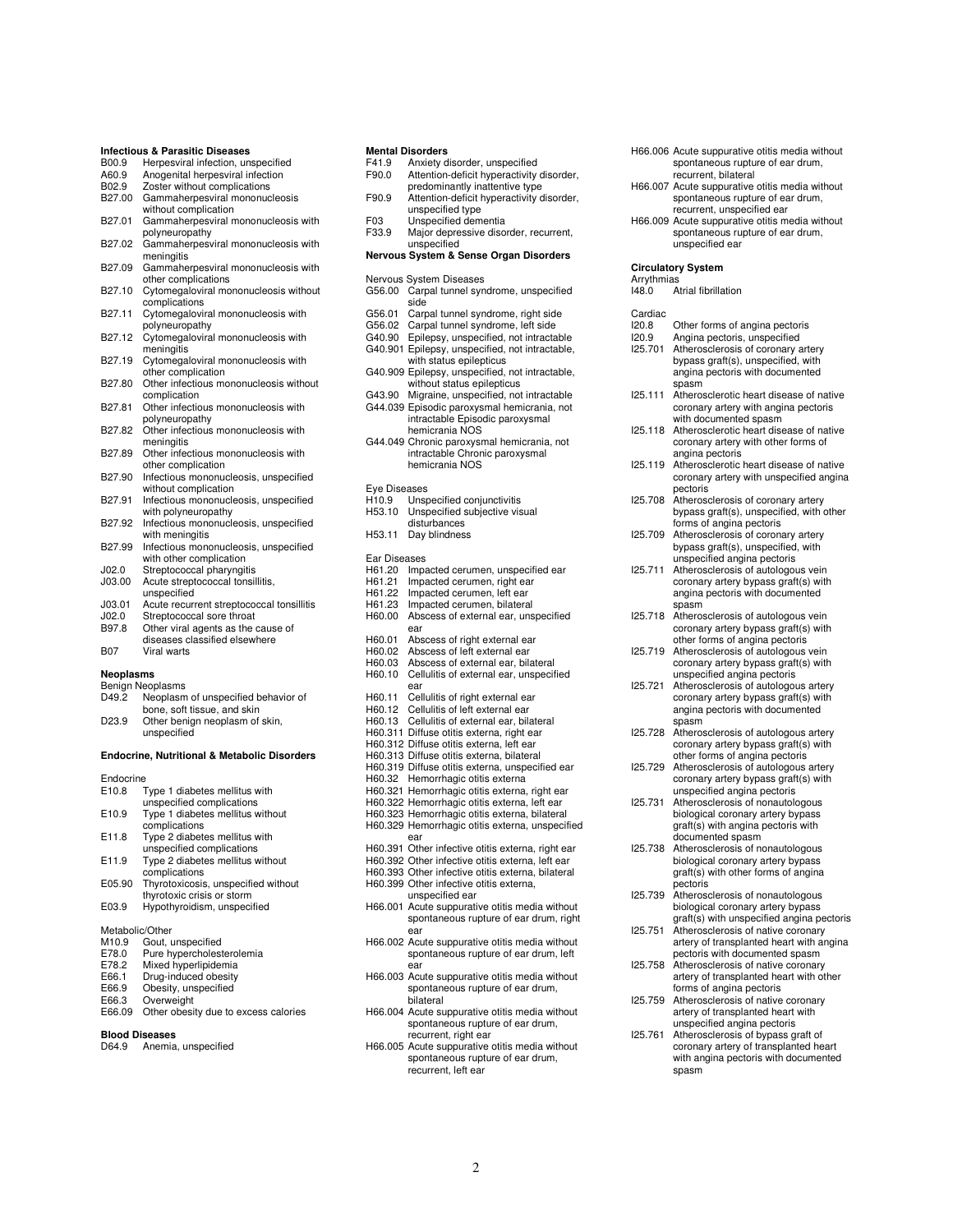| 125.768        | Atherosclerosis of bypass graft of<br>coronary artery of transplanted heart                                        |
|----------------|--------------------------------------------------------------------------------------------------------------------|
| 125.769        | with other forms of angina pectoris<br>Atherosclerosis of bypass graft of<br>coronary artery of transplanted heart |
| 125.791        | with unspecified angina pectoris<br>Atherosclerosis of other coronary artery                                       |
| 125.798        | bypass graft(s) with angina pectoris<br>with documented spasm<br>Atherosclerosis of other coronary artery          |
|                | bypass graft(s) with other forms of<br>angina pectoris                                                             |
| 125.799        | Atherosclerosis of other coronary artery<br>bypass graft(s) with unspecified angina                                |
|                | pectoris                                                                                                           |
| 150.9<br>135.0 | Heart failure, unspecified                                                                                         |
| 135.1          | Nonrheumatic aortic (valve) stenosis<br>Nonrheumatic aortic (valve)<br>insufficiency                               |
| 135.2          | Nonrheumatic aortic (valve) stenosis<br>with insufficiency                                                         |
| 135.8          | Other nonrheumatic aortic valve<br>disorders                                                                       |
| 135.9          | Nonrheumatic aortic valve disorder,<br>unspecified                                                                 |
| 139            | Endocarditis and heart valve disorders<br>in diseases classified elsewhere                                         |
| 125.9          | Chronic ischemic heart disease.<br>unspecified                                                                     |
| Vascular       |                                                                                                                    |
| R03.0          | Elevated blood-pressure reading,<br>without diagnosis of hypertension                                              |
| 110            | Essential (primary) hypertension                                                                                   |
| 195.1          | Orthostatic hypotension                                                                                            |
| 173.9          | Peripheral vascular disease,                                                                                       |
| 180.9          | unspecified<br>Phlebitis and thrombophlebitis of                                                                   |
| 187.2          | unspecified site<br>Venous insufficiency (chronic)                                                                 |
|                | (peripheral)                                                                                                       |
| 187.9          | Disorder of vein, unspecified                                                                                      |
|                | <b>Respiratory System</b>                                                                                          |
|                | <b>Lower Respiratory Tract</b>                                                                                     |
| J45.909        | Unspecified asthma, uncomplicated                                                                                  |
| J45.998        | Other asthma                                                                                                       |
| J20.0          | Acute bronchitis due to Mycoplasma                                                                                 |
| J20.1          | pneumoniae                                                                                                         |
|                | Acute bronchitis due to Hemophilus<br>influenzae                                                                   |
| J20.2          | Acute bronchitis due to streptococcus                                                                              |
| J20.3          | Acute bronchitis due to coxsackievirus                                                                             |
| J20.4          | Acute bronchitis due to parainfluenza<br>virus                                                                     |
| J20.5          | Acute bronchitis due to respiratory<br>syncytial virus                                                             |

- syncytial virus J20.6 Acute bronchitis due to rhinovirus
- J20.7 Acute bronchitis due to echovirus<br>J20.8 Acute bronchitis due to other spec Acute bronchitis due to other specified
- organisms J20.9 Acute bronchitis, unspecified J44.9 Chronic obstructive pulmonary disease,
- unspecified J18.8 Other pneumonia, unspecified
- organism J18.9 Pneumonia, unspecified organism
- Upper Respiratory Tract<br>J02.8 Acute pharyngi
- J02.8 Acute pharyngitis due to other specified organisms
- J02.9 Acute pharyngitis, unspecified<br>J30.0 Vasomotor rhinitis
- J30.0 Vasomotor rhinitis
- J30.9 Allergic rhinitis, unspecified<br>J01.90 Acute sinusitis, unspecified
- J01.90 Acute sinusitis, unspecified<br>J01.91 Acute recurrent sinusitis, un J01.91 Acute recurrent sinusitis, unspecified
- 
- J01.80 Other acute sinusitis<br>J01.81 Other acute recurrent
- J01.81 Other acute recurrent sinusitis<br>J06.9 Acute unner respiratory infection Acute upper respiratory infection, unspecified

# **Digestive System**

K92.1 Melena<br>K59.00 Constina Constipation, unspecified

- K57.30 Diverticulosis of large intestine without
- perforation or abscess without bleeding
- K57.50 Diverticulosis of both small and large intestine without perforation or abscess
- without bleeding K57.90 Diverticulosis of intestine, part unspecified, without perforation or abscess without bleeding
- K57.20 Diverticulitis of large intestine with perforation and abscess without bleeding
- K57.40 Diverticulitis of both small and large intestine with perforation and abscess without bleeding
- K57.52 Diverticulitis of both small and large intestine without perforation or abscess
- without bleeding K57.80 Diverticulitis of intestine, part unspecified, with perforation and abscess without bleeding
- K57.92 Diverticulitis of intestine, part unspecified, without perforation or abscess without bleeding
- K29.70 Gastritis, unspecified, without bleeding<br>K29.90 Gastroduodenitis, unspecified, without Gastroduodenitis, unspecified, without bleeding
- K52.8 Other specified noninfective
- gastroenteritis and colitis K52.9 Noninfective gastroenteritis and colitis, unspecified
- K21.9 Gastro-esophageal reflux disease without esophagitis
- I84.20 Unspecified hemorrhoids without complication
- K58.0 Irritable bowel syndrome with diarrhea K58.9 Irritable bowel syndrome without diarrhea
- 

# **Genitourinary System**

- Urinary System Diseases<br>N20.2 Calculus of kidne Section Presences<br>Calculus of kidney with calculus of ureter
- 
- N20.9 Urinary calculus, unspecified<br>N30.00 Acute cystitis without hematu N30.00 Acute cystitis without hematuria<br>N30.01 Acute cystitis with hematuria
- N30.01 Acute cystitis with hematuria<br>R31.0 Gross hematuria
- 
- R31.0 Gross hematuria<br>R31.1 Benign essential R31.1 Benign essential microscopic hematuria<br>R31.2 Other microscopic hematuria
- R31.2 Other microscopic hematuria<br>R31.9 Hematuria unspecified
- R31.9 Hematuria, unspecified<br>N28.9 Disorder of kidney and
- Disorder of kidney and ureter,
- unspecified N29 Other disorders of kidney and ureter in
- diseases classified elsewhere
- N39.0 Urinary tract infection, site not specified
- Male Genital Organ Diseases<br>N52.01 Erectile dysfunction
- Erectile dysfunction due to arterial insufficiency
- N52.02 Corporo-venous occlusive erectile dysfunction
- N52.03 Combined arterial insufficiency and corporo-venous occlusive erectile dysfunction
- N52.1 Erectile dysfunction due to diseases classified elsewhere
- N52.2 Drug-induced erectile dysfunction<br>N52.31 Erectile dysfunction following radio Erectile dysfunction following radical
- prostatectomy N52.32 Erectile dysfunction following radical
- cystectomy N52.33 Erectile dysfunction following urethral surgery
- N52.34 Erectile dysfunction following simple
- prostatectomy
- N52.39 Other post-surgical erectile dysfunction<br>N53.8 Other male sexual dysfunction N53.8 Other male sexual dysfunction<br>N53.9 Unspecified male sexual dysfur
- Unspecified male sexual dysfunction
- F52.21 Male erectile disorder<br>N41.9 Inflammatory disease
- Inflammatory disease of prostate, unspecified

# Breast Diseases<br>N63 Unspec

- Unspecified lump in breast
- 
- Female Genital Organ Diseases Z87.44 Personal history of cervical dysplasia
- N72 Inflammatory disease of cervix uteri N87.9 Dysplasia of cervix uteri, unspecified
- 
- N76.0 Acute vaginitis<br>N76.1 Subacute and o
- N76.1 Subacute and chronic vaginitis<br>N76.2 Acute vulvitis
- N76.2 Acute vulvitis<br>N76.3 Subacute and
- N76.3 Subacute and chronic vulvitis<br>N76.4 Abscess of vulva
- Abscess of vulva

# Disorders of Menstruation<br>N91.0 Primary amenorr

- N91.0 Primary amenorrhea<br>N91.1 Secondary amenorrh
- N91.1 Secondary amenorrhea<br>N91.2 Amenorrhea unspecifie
- N91.2 Amenorrhea, unspecified<br>N95.9 Unspecified menopausal
- Unspecified menopausal and perimenopausal disorder
- N92.0 Excessive and frequent menstruation with regular cycle
- N92.1 Excessive and frequent menstruation with irregular cycle
- N94.4 Primary dysmenorrhea<br>N94.5 Secondary dysmenorrh
- 
- N94.5 Secondary dysmenorrhea
- N94.6 Dysmenorrhea, unspecified<br>N92.1 Excessive and frequent mer Excessive and frequent menstruation with irregular cycle
- 
- Pregnancy, Childbirth<br>O46.90 Antepartum I Antepartum hemorrhage, unspecified, unspecified trimester Z39.2 Encounter for routine postpartum follow-up Z33.1 Pregnant state, incidental<br>Z34.00 Encounter for supervision Encounter for supervision of normal first pregnancy, unspecified trimester Z34.01 Encounter for supervision of normal first pregnancy, unspecified trimester Z34.02 Encounter for supervision of normal first pregnancy, second trimester Z34.03 Encounter for supervision of normal first pregnancy, third trimester V22.1 Prenatal care, normal, other pregnancy<br>734.80 Encounter for supervision of other Encounter for supervision of other normal pregnancy, unspecified trimester Z34.81 Encounter for supervision of other normal pregnancy, first trimester Z34.82 Encounter for supervision of other normal pregnancy, second trimester Z34.83 Encounter for supervision of other normal pregnancy, third trimester Z34.90 Encounter for supervision of normal pregnancy, unspecified, unspecified .<br>trimester Z34.91 Encounter for supervision of normal pregnancy, unspecified, first trimester Z34.92 Encounter for supervision of normal pregnancy, unspecified, second **trimester** Z34.93 Encounter for supervision of normal pregnancy, unspecified, third trimester

## **Skin, Subcutaneous Tissue**

- L70.0 Acne vulgaris<br>L70.1 Acne conglob
- L70.1 Acne conglobata<br>L70.3 Acne tropica
- L70.3 Acne tropica
- L70.4 Infantile acne<br>L70.5 Acné excoriée L70.5 Acné excoriée des jeunes filles<br>L70.8 Other acne
- 
- L70.8 Other acne<br>L70.9 Acne, unsp L70.9 Acne, unspecified<br>L73.0 Acne keloid
	-
- L73.0 Acne keloid<br>L57.0 Actinic kerat L57.0 Actinic keratosis<br>L03.90 Cellulitis unspec
- L03.90 Cellulitis, unspecified<br>L03.91 Acute Ivmphangitis, u
- Acute lymphangitis, unspecified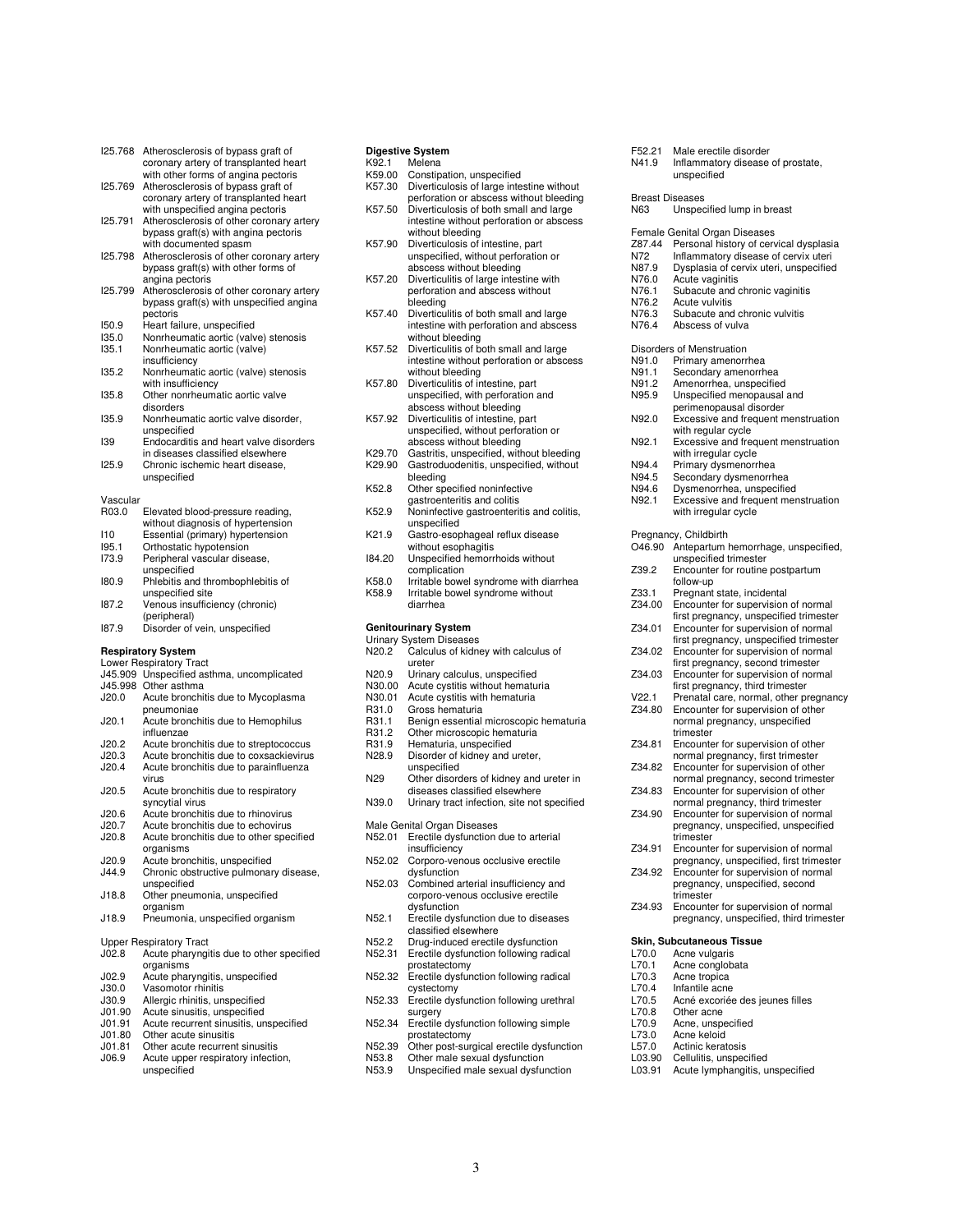L03.129 Acute lymphangitis of unspecified part of limb L03.119 Cellulitis of unspecified part of limb L98.3 Eosinophilic cellulitis [Wells] L23.9 Allergic contact dermatitis, unspecified cause L24.9 Irritant contact dermatitis, unspecified cause L<sub>25.9</sub> Unspecified contact dermatitis. unspecified cause L30.0 Nummular dermatitis<br>L30.2 Cutaneous autosensi L30.2 Cutaneous autosensitization<br>L30.8 Other specified dermatitis L30.8 Other specified dermatitis<br>L30.9 Dermatitis unspecified L30.9 Dermatitis, unspecified<br>L20.8 Other atopic dermatitis L20.8 Other atopic dermatitis<br>L20.81 Atopic neurodermatitis L20.81 Atopic neurodermatitis<br>L20.82 Flexural eczema L20.82 Flexural eczema<br>L20.83 Infantile (acute) ( L20.83 Infantile (acute) (chronic) eczema L20.84 Intrinsic (allergic) eczema<br>L20.89 Other atopic dermatitis L20.89 Other atopic dermatitis<br>L20.9 Atopic dermatitis unspe L20.9 Atopic dermatitis, unspecified<br>L21.8 Other seborrheic dermatitis L21.8 Other seborrheic dermatitis<br>L60.0 Ingrowing nail L60.0 Ingrowing nail<br>B35.1 Tinea unguium B35.1 Tinea unguium<br>L44.9 Papulosquamo L44.9 Papulosquamous disorder, unspecified<br>L45 Papulosquamous disorders in diseases Papulosquamous disorders in diseases classified elsewhere L98.9 Disorder of the skin and subcutaneous tissue, unspecified L40.0 Psoriasis vulgaris<br>L40.1 Generalized pustu L40.1 Generalized pustular psoriasis<br>L40.2 Acrodermatitis continua Acrodermatitis continua L40.3 Pustulosis palmaris et plantaris<br>L40.4 Guttate psoriasis L40.4 Guttate psoriasis<br>L40.8 Other psoriasis L40.8 Other psoriasis<br>L40.9 Psoriasis, unsp L40.9 Psoriasis, unspecified<br>L71.0 Perioral dermatitis L71.0 Perioral dermatitis<br>L71.1 Rhinophyma L71.1 Rhinophyma<br>L71.8 Other rosace<br>L71.9 Rosacea, un Other rosacea L71.9 Rosacea, unspecified<br>L72.0 Epidermal cyst L72.0 Epidermal cyst<br>L72.1 Trichodermal cy L72.1 Trichodermal cyst L72.2 Steatocystoma multiplex<br>L72.8 Other follicular cysts of the Other follicular cysts of the skin and subcutaneous tissue L72.9 Follicular cyst of the skin and subcutaneous tissue, unspecified L82.0 Inflamed seborrheic keratosis<br>L82.1 Other seborrheic keratosis Other seborrheic keratosis L98.491 Non-pressure chronic ulcer of skin of other sites limited to breakdown of skin L98.492 Non-pressure chronic ulcer of skin of other sites with fat layer exposed L98.493 Non-pressure chronic ulcer of skin of other sites with necrosis of muscle L98.494 Non-pressure chronic ulcer of skin of other sites with necrosis of bone L98.499 Non-pressure chronic ulcer of skin of other sites with unspecified severity L50.9 Urticaria, unspecified **Musculoskeletal & Connective Tissue** General

| M12.9 Arthropathy, unspecified                |
|-----------------------------------------------|
| M60.80 Other myositis, unspecified site       |
| M60.811 Other myositis, right shoulder        |
| M60.812 Other myositis, left shoulder         |
| M60.819 Other myositis, unspecified shoulder  |
| M60.821 Other myositis, right upper arm       |
| M60.822 Other myositis, left upper arm        |
| M60.829 Other myositis, unspecified upper arm |
| M60.831 Other myositis, right forearm         |
| M60.832 Other myositis, left forearm          |
| M60.839 Other myositis, unspecified forearm   |
| M60.841 Other myositis, right hand            |
| M60.842 Other myositis, left hand             |
| M60.849 Other myositis, unspecified hand      |
| M60.851 Other myositis, right thigh           |
| M60.852 Other myositis, left thigh            |

M60.862 Other myositis, left lower leg M60.869 Other myositis, unspecified lower leg M60.871 Other myositis, right ankle and foot M60.872 Other myositis, left ankle and foot M60.879 Other myositis, unspecified ankle and foot M60.88 Other myositis, Other site<br>M60.89 Other myositis, multiple si M60.89 Other myositis, multiple sites M60.9 Myositis, unspecified M79.1 Myalgia<br>M79.7 Fibromy M79.7 Fibromyalgia<br>M15.9 Polyosteoarth M15.9 Polyosteoarthritis, unspecified<br>M19.90 Unspecified osteoarthritis uns M19.90 Unspecified osteoarthritis, unspecified site M81.8 Other osteoporosis without current pathological fracture M05.70 Rheumatoid arthritis with rheumatoid factor of unspecified site without organ or systems involvement

M60.859 Other myositis, unspecified thigh M60.861 Other myositis, right lower leg

M05.71 Rheumatoid arthritis with rheumatoid factor of shoulder without organ or systems involvement

M05.711 Rheumatoid arthritis with rheumatoid factor of right shoulder without organ or systems involvement

- M05.712 Rheumatoid arthritis with rheumatoid factor of left shoulder without organ or systems involvement
- M05.719 Rheumatoid arthritis with rheumatoid factor of unspecified shoulder without organ or systems involvement
- M05.721 Rheumatoid arthritis with rheumatoid factor of right elbow without organ or systems involvement
- M05.722 Rheumatoid arthritis with rheumatoid factor of left elbow without organ or systems involvement
- M05.729 Rheumatoid arthritis with rheumatoid factor of unspecified elbow without organ or systems involvement
- M05.73 Rheumatoid arthritis with rheumatoid factor of wrist without organ or systems involvement
- M05.731 Rheumatoid arthritis with rheumatoid factor of right wrist without organ or systems involvement
- M05.732 Rheumatoid arthritis with rheumatoid factor of left wrist without organ or systems involvement
- M05.739 Rheumatoid arthritis with rheumatoid factor of unspecified wrist without organ or systems involvement
- M05.74 Rheumatoid arthritis with rheumatoid factor of hand without organ or systems involvement
- M05.741 Rheumatoid arthritis with rheumatoid factor of right hand without organ or systems involvement
- M05.742 Rheumatoid arthritis with rheumatoid factor of left hand without organ or systems involvement
- M05.749 Rheumatoid arthritis with rheumatoid factor of unspecified hand without organ or systems involvement
- M05.75 Rheumatoid arthritis with rheumatoid factor of hip without organ or systems involvement
- M05.751 Rheumatoid arthritis with rheumatoid factor of right hip without organ or systems involvement
- M05.752 Rheumatoid arthritis with rheumatoid factor of left hip without organ or systems involvement
- M05.759 Rheumatoid arthritis with rheumatoid factor of unspecified hip without organ or systems involvement
- M05.76 Rheumatoid arthritis with rheumatoid factor of knee without organ or systems involvement M05.761 Rheumatoid arthritis with rheumatoid
- factor of right knee without organ or systems involvement
- M05.762 Rheumatoid arthritis with rheumatoid factor of left knee without organ or systems involvement
- M05.769 Rheumatoid arthritis with rheumatoid factor of unspecified knee without organ or systems involvement
- M05.77 Rheumatoid arthritis with rheumatoid factor of ankle and foot without organ or systems involvement
- M05.771 Rheumatoid arthritis with rheumatoid factor of right ankle and foot without organ or systems involvement
- M05.772 Rheumatoid arthritis with rheumatoid factor of left ankle and foot without organ or systems involvement
- M05.779 Rheumatoid arthritis with rheumatoid factor of unspecified ankle and foot without organ or systems involvement
- M05.79 Rheumatoid arthritis with rheumatoid factor of multiple sites without organ or systems involvement
- M05.80 Other rheumatoid arthritis with rheumatoid factor of unspecified site
- M05.811 Other rheumatoid arthritis with rheumatoid factor of right shoulder
- M05.812 Other rheumatoid arthritis with rheumatoid factor of left shoulder
- M05.819 Other rheumatoid arthritis with rheumatoid factor of unspecified shoulder
- M05.82 Other rheumatoid arthritis with rheumatoid factor of elbow
- M05.821 Other rheumatoid arthritis with
- rheumatoid factor of right elbow M05.822 Other rheumatoid arthritis with rheumatoid factor of left elbow M05.829 Other rheumatoid arthritis with
- rheumatoid factor of unspecified elbow M05.83 Other rheumatoid arthritis with
- rheumatoid factor of wrist M05.831 Other rheumatoid arthritis with
- rheumatoid factor of right wrist M05.832 Other rheumatoid arthritis with
- rheumatoid factor of left wrist M05.839 Other rheumatoid arthritis with rheumatoid factor of unspecified wrist
- M05.84 Other rheumatoid arthritis with rheumatoid factor of hand
- M05.841 Other rheumatoid arthritis with
- rheumatoid factor of right hand M05.842 Other rheumatoid arthritis with
- rheumatoid factor of left hand M05.849 Other rheumatoid arthritis with
- rheumatoid factor of unspecified hand M05.85 Other rheumatoid arthritis with
- rheumatoid factor of hip M05.851 Other rheumatoid arthritis with
- rheumatoid factor of right hip M05.852 Other rheumatoid arthritis with rheumatoid factor of left hip
- M05.859 Other rheumatoid arthritis with rheumatoid factor of unspecified hip
- M05.86 Other rheumatoid arthritis with rheumatoid factor of knee
- M05.861 Other rheumatoid arthritis with rheumatoid factor of right knee
- M05.862 Other rheumatoid arthritis with rheumatoid factor of left knee
- M05.869 Other rheumatoid arthritis with rheumatoid factor of unspecified knee
- M05.87 Other rheumatoid arthritis with rheumatoid factor of ankle and foot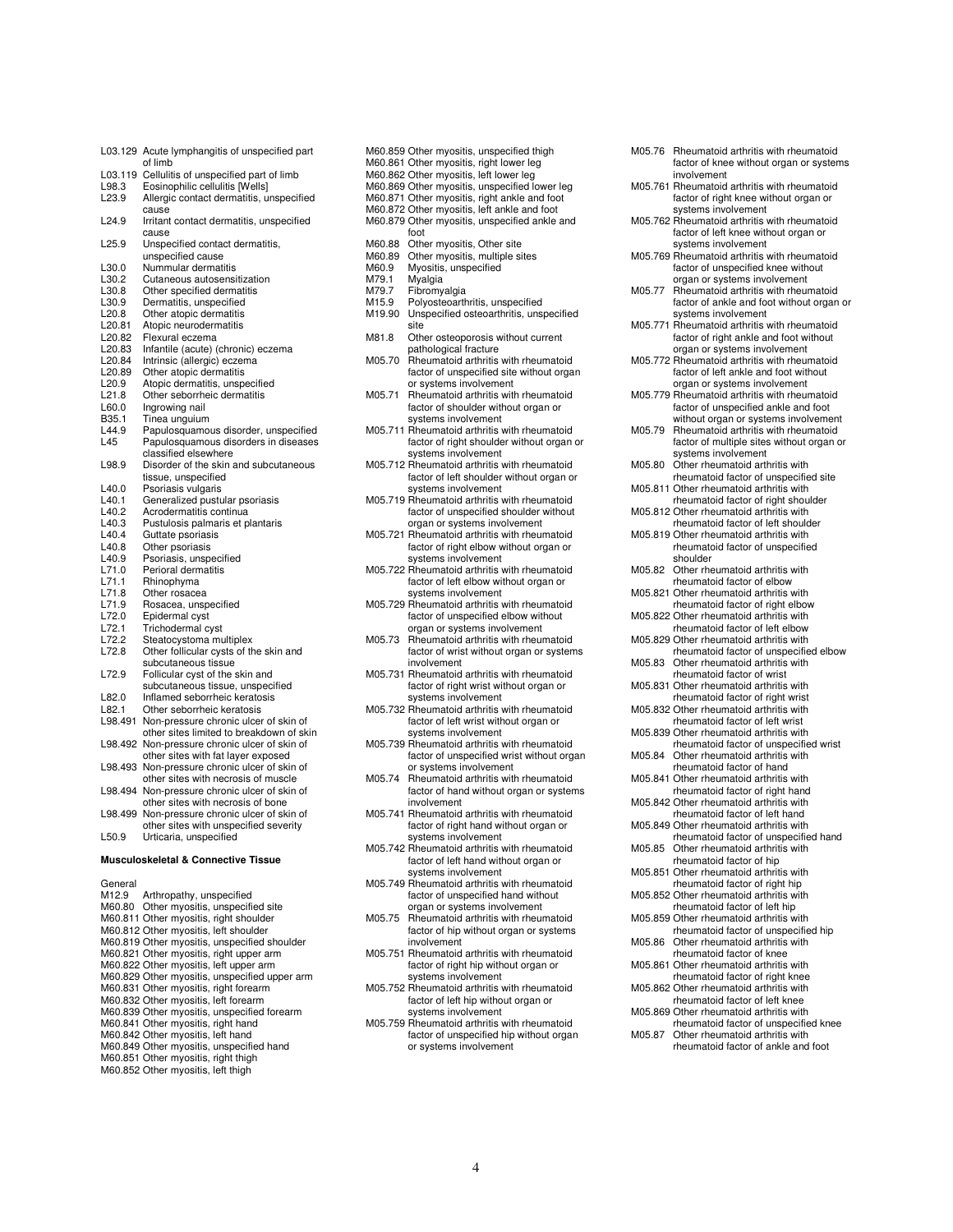M05.871 Other rheumatoid arthritis with rheumatoid factor of right ankle and foot M05.872 Other rheumatoid arthritis with rheumatoid factor of left ankle and foot M05.879 Other rheumatoid arthritis with rheumatoid factor of unspecified ankle and foot M05.89 Other rheumatoid arthritis with rheumatoid factor of multiple sites M05.9 Rheumatoid arthritis with rheumatoid factor, unspecified M06.00 Rheumatoid arthritis without rheumatoid factor, unspecified site M06.01 Rheumatoid arthritis without rheumatoid factor, shoulder M06.011 Rheumatoid arthritis without rheumatoid factor, right shoulder M06.012 Rheumatoid arthritis without rheumatoid factor, left shoulder M06.019 Rheumatoid arthritis without rheumatoid factor, unspecified shoulder M06.021 Rheumatoid arthritis without rheumatoid factor, right elbow M06.022 Rheumatoid arthritis without rheumatoid factor, left elbow M06.029 Rheumatoid arthritis without rheumatoid factor, unspecified elbow M06.03 Rheumatoid arthritis without rheumatoid factor, wrist M06.031 Rheumatoid arthritis without rheumatoid factor, right wrist M06.032 Rheumatoid arthritis without rheumatoid factor, left wrist M06.039 Rheumatoid arthritis without rheumatoid factor, unspecified wrist M06.04 Rheumatoid arthritis without rheumatoid factor, hand M06.041 Rheumatoid arthritis without rheumatoid factor, right hand M06.042 Rheumatoid arthritis without rheumatoid factor, left hand M06.049 Rheumatoid arthritis without rheumatoid factor, unspecified hand M06.05 Rheumatoid arthritis without rheumatoid factor, hip M06.051 Rheumatoid arthritis without rheumatoid factor, right hip M06.052 Rheumatoid arthritis without rheumatoid factor, left hip M06.059 Rheumatoid arthritis without rheumatoid factor, unspecified hip M06.06 Rheumatoid arthritis without rheumatoid factor, knee M06.061 Rheumatoid arthritis without rheumatoid factor, right knee M06.062 Rheumatoid arthritis without rheumatoid factor, left knee M06.069 Rheumatoid arthritis without rheumatoid factor, unspecified knee M06.07 Rheumatoid arthritis without rheumatoid factor, ankle and foot M06.071 Rheumatoid arthritis without rheumatoid factor, right ankle and foot M06.072 Rheumatoid arthritis without rheumatoid factor, left ankle and foot M06.079 Rheumatoid arthritis without rheumatoid factor, unspecified ankle and foot M06.08 Rheumatoid arthritis without rheumatoid factor, vertebrae M06.09 Rheumatoid arthritis without rheumatoid factor, multiple sites M06.1 Adult-onset Still's disease<br>M06.2 Rheumatoid bursitis Rheumatoid bursitis M06.20 Rheumatoid bursitis, unspecified site M06.21 Rheumatoid bursitis, shoulder M06.211 Rheumatoid bursitis, right shoulder M06.212 Rheumatoid bursitis, left shoulder

M06.219 Rheumatoid bursitis, unspecified shoulder M06.22 Rheumatoid bursitis, elbow M06.221 Rheumatoid bursitis, right elbow M06.222 Rheumatoid bursitis, left elbow M06.229 Rheumatoid bursitis, unspecified elbow M06.23 Rheumatoid bursitis, wrist M06.231 Rheumatoid bursitis, right wrist M06.232 Rheumatoid bursitis, left wrist M06.239 Rheumatoid bursitis, unspecified wrist M06.24 Rheumatoid bursitis, hand M06.241 Rheumatoid bursitis, right hand M06.242 Rheumatoid bursitis, left hand M06.249 Rheumatoid bursitis, unspecified hand M06.25 Rheumatoid bursitis, hip M06.251 Rheumatoid bursitis, right hip M06.252 Rheumatoid bursitis, left hip M06.259 Rheumatoid bursitis, unspecified hip M06.26 Rheumatoid bursitis, knee M06.261 Rheumatoid bursitis, right knee M06.262 Rheumatoid bursitis, left knee M06.269 Rheumatoid bursitis, unspecified knee M06.27 Rheumatoid bursitis, ankle and foot M06.271 Rheumatoid bursitis, right ankle and foot M06.272 Rheumatoid bursitis, left ankle and foot M06.279 Rheumatoid bursitis, unspecified ankle and foot M06.28 Rheumatoid bursitis, vertebrae M06.29 Rheumatoid bursitis, multiple sites M06.30 Rheumatoid nodule, unspecified site M06.31 Rheumatoid nodule, shoulder M06.311 Rheumatoid nodule, right shoulder M06.312 Rheumatoid nodule, left shoulder M06.319 Rheumatoid nodule, unspecified shoulder M06.32 Rheumatoid nodule, elbow M06.321 Rheumatoid nodule, right elbow M06.322 Rheumatoid nodule, left elbow M06.329 Rheumatoid nodule, unspecified elbow M06.33 Rheumatoid nodule, wrist M06.331 Rheumatoid nodule, right wrist M06.332 Rheumatoid nodule, left wrist M06.339 Rheumatoid nodule, unspecified wrist M06.34 Rheumatoid nodule, hand M06.341 Rheumatoid nodule, right hand M06.342 Rheumatoid nodule, left hand M06.349 Rheumatoid nodule, unspecified hand M06.352 Rheumatoid nodule, left hip M06.359 Rheumatoid nodule, unspecified hip M06.36 Rheumatoid nodule, knee M06.361 Rheumatoid nodule, right knee M06.362 Rheumatoid nodule, left knee M06.369 Rheumatoid nodule, unspecified knee M06.37 Rheumatoid nodule, ankle and foot M06.371 Rheumatoid nodule, right ankle and foot M06.372 Rheumatoid nodule, left ankle and foot M06.379 Rheumatoid nodule, unspecified ankle and foot M06.38 Rheumatoid nodule, vertebrae M06.39 Rheumatoid nodule, multiple sites M06.80 Other specified rheumatoid arthritis, unspecified site M06.81 Other specified rheumatoid arthritis, shoulder M06.811 Other specified rheumatoid arthritis, right shoulder M06.812 Other specified rheumatoid arthritis, left shoulder M06.819 Other specified rheumatoid arthritis, unspecified shoulder M06.82 Other specified rheumatoid arthritis, elbow M06.821 Other specified rheumatoid arthritis, right elbow M06.822 Other specified rheumatoid arthritis, left elbow M06.829 Other specified rheumatoid arthritis, unspecified elbow

M06.83 Other specified rheumatoid arthritis, wrist M06.831 Other specified rheumatoid arthritis, right wrist M06.832 Other specified rheumatoid arthritis, left wrist M06.839 Other specified rheumatoid arthritis, unspecified wrist M06.84 Other specified rheumatoid arthritis, hand M06.841 Other specified rheumatoid arthritis, right hand M06.842 Other specified rheumatoid arthritis, left hand M06.849 Other specified rheumatoid arthritis unspecified hand M06.85 Other specified rheumatoid arthritis, hip M06.851 Other specified rheumatoid arthritis, right hip M06.852 Other specified rheumatoid arthritis, left hip M06.859 Other specified rheumatoid arthritis, unspecified hip M06.86 Other specified rheumatoid arthritis, knee M06.861 Other specified rheumatoid arthritis, right knee M06.862 Other specified rheumatoid arthritis, left knee M06.869 Other specified rheumatoid arthritis, unspecified knee M06.87 Other specified rheumatoid arthritis, ankle and foot M06.871 Other specified rheumatoid arthritis, right ankle and foot M06.872 Other specified rheumatoid arthritis, left ankle and foot M06.879 Other specified rheumatoid arthritis, unspecified ankle and foot M06.88 Other specified rheumatoid arthritis,<br>M06.89 Other specified rheumatoid arthritis, Other specified rheumatoid arthritis, multiple sites M06.9 Rheumatoid arthritis, unspecified<br>M65.9 Synovitis and tenosynovitis Synovitis and tenosynovitis, unspecified Lower Extremity M79.601 Pain in right arm<br>M79.602 Pain in left arm M79.602 Pain in left arm<br>M79.603 Pain in arm un M79.603 Pain in arm, unspecified<br>M79.604 Pain in right leg M79.604 Pain in right leg<br>M79.605 Pain in left leg M79.605 Pain in left leg<br>M79.606 Pain in leg. uns M79.606 Pain in leg, unspecified<br>M79.609 Pain in unspecified limb M79.609 Pain in unspecified limb<br>M79.621 Pain in right upper arm Pain in right upper arm M79.622 Pain in left upper arm<br>M79.629 Pain in unspecified up M79.629 Pain in unspecified upper arm<br>M79.631 Pain in right forearm M79.631 Pain in right forearm<br>M79.632 Pain in left forearm M79.632 Pain in left forearm<br>M79.639 Pain in unspecified M79.639 Pain in unspecified forearm<br>M79.641 Pain in right hand M79.641 Pain in right hand<br>M79.642 Pain in left hand M79.642 Pain in left hand<br>M79.643 Pain in unspecifie M79.643 Pain in unspecified hand<br>M79.644 Pain in right finger(s) M79.644 Pain in right finger(s)<br>M79.645 Pain in left finger(s) M79.645 Pain in left finger(s)<br>M79.646 Pain in unspecified M79.646 Pain in unspecified (s)<br>M79.651 Pain in right thigh M79.651 Pain in right thigh<br>M79.652 Pain in left thigh M79.652 Pain in left thigh<br>M79.659 Pain in unspecifi M79.659 Pain in unique in unique<br>M79.659 Pain in unspecified thigh<br>M79.661 Pain in right lower leg M79.661 Pain in right lower leg<br>M79.662 Pain in left lower leg M79.662 Pain in left lower leg<br>M79.669 Pain in unspecified lo M79.669 Pain in unspecified lower leg<br>M79.671 Pain in right foot M79.671 Pain in right foot<br>M79.672 Pain in left foot M79.672 Pain in left foot<br>M79.673 Pain in unspeci M79.673 Pain in unspecified foot<br>M79.674 Pain in right toe(s) M79.674 Pain in right toe(s)<br>M79.675 Pain in left toe(s) M79.675 Pain in left toe(s)<br>M79.676 Pain in unspecifie Pain in unspecified toe(s)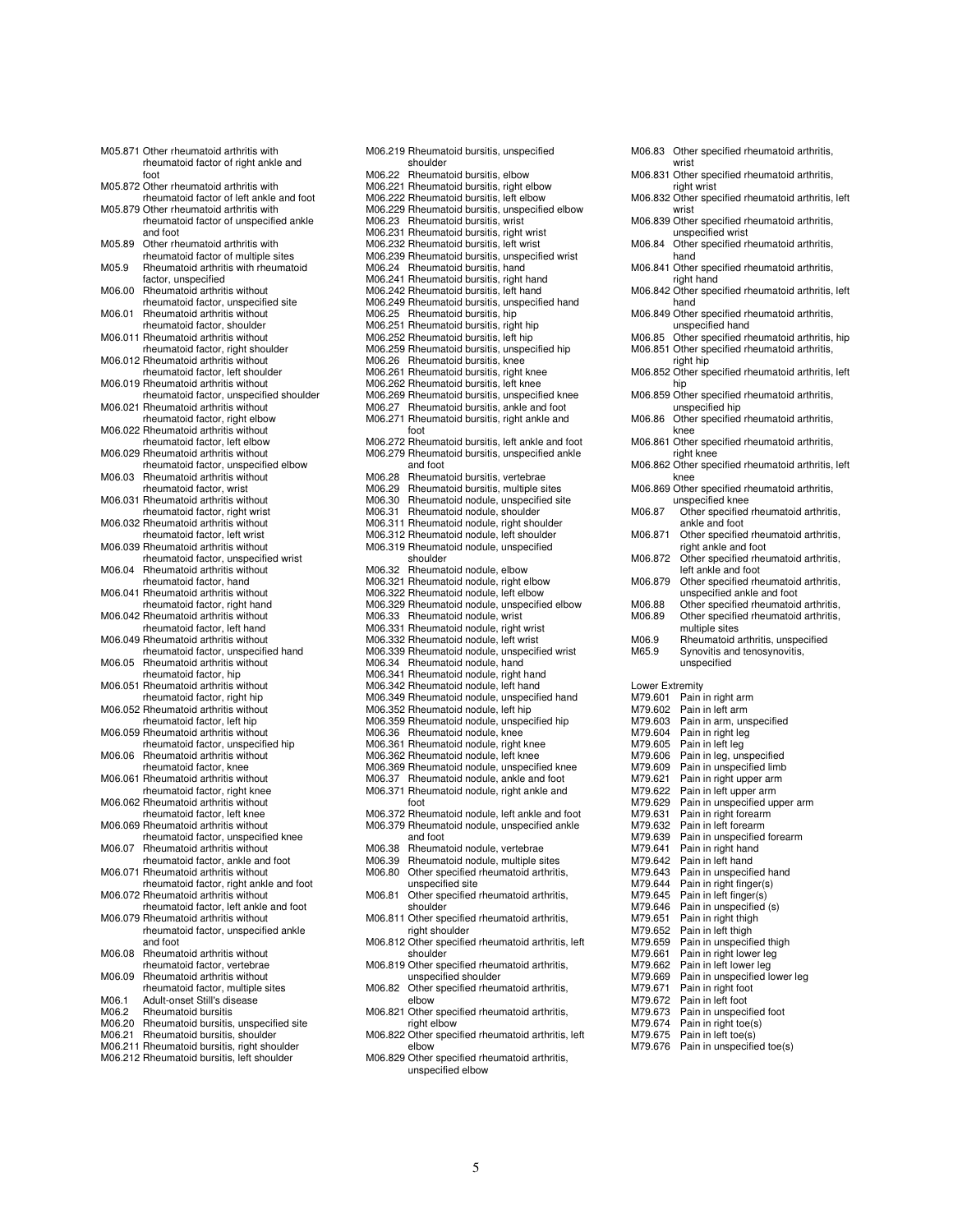| Spine/Torso            |                                                                   |
|------------------------|-------------------------------------------------------------------|
| M54.14                 | Radiculopathy, thoracic region                                    |
| M54.15                 | Radiculopathy, thoracolumbar region                               |
| M54.16<br>M54.17       | Radiculopathy, lumbar region<br>Radiculopathy, lumbosacral region |
| M51.14                 | Intervertebral disc disorders with                                |
|                        | radiculopathy, thoracic region                                    |
| M51.15                 | Intervertebral disc disorders with                                |
|                        | radiculopathy, thoracolumbar region                               |
| M51.16                 | Intervertebral disc disorders with                                |
|                        | radiculopathy, lumbar region                                      |
| M51.17                 | Intervertebral disc disorders with                                |
|                        | radiculopathy, lumbosacral region                                 |
| M53.9                  | Dorsopathy, unspecified                                           |
|                        |                                                                   |
| <b>Upper Extremity</b> |                                                                   |
| M75.10                 | Rotator cuff syndrome, unspecified                                |
|                        | shoulder                                                          |
| M75.11                 | Rotator cuff syndrome, right shoulder                             |
| M75.12                 | Rotator cuff syndrome, left shoulder                              |
|                        |                                                                   |
| Perinatal (Infant)     |                                                                   |
| P92.0                  | Vomiting of newborn                                               |
| P92.1                  | Regurgitation and rumination of                                   |
|                        | newborn                                                           |
| P92.2                  | Slow feeding of newborn                                           |
| P92.3                  | Underfeeding of newborn                                           |
| P92.4                  | Overfeeding of newborn                                            |
| P92.5                  | Neonatal difficulty in feeding at breast                          |
| P92.8                  | Other feeding problems of newborn                                 |
| P92.9                  | Feeding problem of newborn,                                       |
|                        | unspecified                                                       |
|                        |                                                                   |
|                        | Signs & Symptoms                                                  |
| R10.0                  | Acute abdomen                                                     |
| R10.83                 | Colic                                                             |
| R <sub>10.9</sub>      | Unspecified abdominal pain                                        |
| R87.619                | Unspecified abnormal cytological                                  |
|                        | findings in specimens from cervix                                 |
|                        | uteri                                                             |
| M25.50                 | Pain in unspecified joint                                         |
| K62.5                  | Hemorrhage of anus and rectum                                     |
| R07.81                 | Pleurodynia                                                       |
| R07.82                 | Intercostal pain                                                  |
| R07.89                 | Other chest pain                                                  |
| R07.9                  | Chest pain, unspecified                                           |
| R05                    | Cough                                                             |
| R <sub>19.7</sub>      | Diarrhea, unspecified                                             |
| R42                    | Dizziness and giddiness                                           |
| R13.10                 | Dysphagia, unspecified                                            |
| R <sub>13.11</sub>     | Dysphagia, oral phase                                             |
| R13.12                 | Dysphagia, oropharyngeal phase                                    |
| R13.13                 | Dysphagia, pharyngeal phase                                       |
| R13.14                 | Dysphagia, pharyngoesophageal                                     |
|                        | phase                                                             |
| R13.19                 | Other dysphagia                                                   |
| R30.0                  | Dysuria                                                           |
| R30.9                  | Painful micturition, unspecified                                  |
| R60.0                  | Localized edema                                                   |
| R60.1                  | Generalized edema                                                 |
| H60.9                  | Edema, unspecified                                                |
| R63.3                  | Feeding difficulties                                              |
| R50.2                  | Drug induced fever                                                |
| R50.8                  | Other specified fever                                             |
| R50.9                  | Fever, unspecified                                                |
| E74.9                  | Disorder of carbohydrate metabolism,                              |
| G44.10                 | unspecified                                                       |
|                        | Vascular headache, not elsewhere<br>classified, not intractable   |
| G44.11                 |                                                                   |
|                        | Vascular headache, not elsewhere<br>classified, intractable       |
| G44.301                | Post-traumatic headache,                                          |
|                        | unspecified, intractable                                          |
| G44.309                | Post-traumatic headache,                                          |
|                        | unspecified, not intractable                                      |
| G44.311                | Acute post-traumatic headache,                                    |
|                        | intractable                                                       |
| G44.319                | Acute post-traumatic headache, not                                |
|                        | Intractable                                                       |
|                        |                                                                   |

| G44.321                    | Chronic post-traumatic headache,<br>intractable                                       |
|----------------------------|---------------------------------------------------------------------------------------|
| G44.329                    | Chronic post-traumatic headache, not<br>intractable                                   |
| G44.40                     | Drug-induced headache, not<br>elsewhere classified, not intractable                   |
| G44.41                     | Drug-induced headache, not<br>elsewhere classified, intractable                       |
| G44.51                     | Hemicrania continua                                                                   |
| G44.52                     | New daily persistent headache<br>(NDPH)                                               |
| G44.53                     | Primary thunderclap headache                                                          |
| G44.59                     | Other complicated headache<br>syndrome                                                |
| G44.81                     | Hypnic headache                                                                       |
| G44.82                     | Headache associated with sexual<br>activity                                           |
| G44.83                     | Primary cough headache                                                                |
| G44.84                     | Primary exertional headache                                                           |
| G44.85                     | Primary stabbing headache                                                             |
| G44.89                     | Other headache syndrome                                                               |
| R32                        | Unspecified urinary incontinence                                                      |
| R22.0                      | Localized swelling, mass and lump,                                                    |
|                            | head                                                                                  |
| R22.1                      | Localized swelling, mass and lump,<br>neck                                            |
| R22.2                      | Localized swelling, mass and lump,<br>trunk                                           |
| R22.30                     | Localized swelling, mass and lump,<br>upper limb, unspecified side                    |
| R22.31                     | Localized swelling, mass and lump,<br>right upper limb                                |
| R22.32                     | Localized swelling, mass and lump,<br>left upper limb                                 |
| R22.33                     | Localized swelling, mass and lump,<br>upper limb, bilateral                           |
| R22.40                     | Localized swelling, mass and lump,<br>lower limb, unspecified side                    |
| R <sub>22.41</sub>         | Localized swelling, mass and lump,<br>right lower limb                                |
| R22.42                     | Localized swelling, mass and lump,<br>left lower limb                                 |
| R22.43                     | Localized swelling, mass and lump,<br>lower limb, bilateral                           |
| R22.9                      | Localized swelling, mass and lump,<br>unspecified                                     |
| R59.0                      | Localized enlarged lymph nodes                                                        |
| R59.1                      | Generalized enlarged lymph nodes                                                      |
| R59.9                      | Enlarged lymph nodes, unspecified                                                     |
| R53.0                      | Neoplastic (malignant) related fatigue                                                |
| R53.1                      | Weakness                                                                              |
| R53.2                      | Functional quadriplegia                                                               |
| R53.81                     | Other malaise                                                                         |
| R53.83                     | Other fatigue                                                                         |
| G93.3                      | Postviral fatigue syndrome                                                            |
| R11.1                      | Nausea alone                                                                          |
| R11.0                      | Nausea with vomiting                                                                  |
| M25.561                    | Pain in right knee                                                                    |
| M25.562                    | Pain in left knee                                                                     |
| M25.569                    | Pain in unspecified knee                                                              |
| M54.5                      | Low back pain                                                                         |
| R00.2                      | Palpitations                                                                          |
| R35.8<br>R21               | Other polyuria<br>Rash and other nonspecific skin                                     |
|                            | eruption                                                                              |
| R <sub>20.1</sub>          | Hypoesthesia of skin                                                                  |
| R <sub>20.2</sub><br>R20.3 | Paresthesia of skin<br>Hyperesthesia                                                  |
| R <sub>20.8</sub>          |                                                                                       |
| R <sub>20.9</sub>          | Other disturbances of skin sensation<br>Unspecified disturbances of skin<br>sensation |
| R06.02                     | Shortness of breath                                                                   |
| R55                        | Syncope and collapse                                                                  |
| R35.0                      | Frequency of micturition                                                              |
| R <sub>11.2</sub>          | Projectile vomiting                                                                   |
| R11.3                      | Other vomiting without nausea                                                         |
| R63.4                      | Abnormal weight loss                                                                  |

**Injuries & Adverse Effects**  Dislocations, Sprains & Strains

|          | S93.409A Sprain of unspecified ligament of<br>unspecified ankle; initial encounter        |
|----------|-------------------------------------------------------------------------------------------|
|          | S93.409D Sprain of unspecified ligament of<br>unspecified ankle; subsequent               |
|          | encounter<br>S96.919A Strain of unspecified muscle and<br>tendon at ankle and foot level, |
|          | unspecified side; initial encounter                                                       |
|          | S96.919D Strain of unspecified muscle and<br>tendon at ankle and foot level,              |
|          | unspecified side; subsequent                                                              |
| S93.609A | encounter<br>Unspecified sprain of unspecified foot;                                      |
| S93.609D | initial encounter<br>Unspecified sprain of unspecified foot;                              |
| S63.90A  | subsequent encounter<br>Initial encounter; Sprain of                                      |
|          | unspecified part of unspecified wrist<br>and hand                                         |
| S63.90D  | Subsequent encounter; Sprain of<br>unspecified part of unspecified wrist<br>and hand      |
| S63.509A | Initial encounter; Unspecified sprain                                                     |
| S63.509D | of unspecified wrist<br>Subsequent encounter; Unspecified                                 |
| S66.919A | sprain of unspecified wrist<br>Strain of unspecified muscle, fascia                       |
|          | and tendon at wrist and hand level of<br>unspecified side; Initial encounter              |
| S66.919D | Strain of unspecified muscle, fascia                                                      |
|          | and tendon at wrist and hand level of<br>unspecified side; Subsequent                     |
| S83.90A  | encounter<br>Initial encounter; Sprain of                                                 |
|          | unspecified site of knee, unspecified                                                     |
| S83.90D  | side<br>Subsequent encounter; Sprain of                                                   |
| S86.919A | unspecified site of knee, unspecified<br>Initial encounter; Strain of                     |
|          | unspecified muscle(s) and tendon(s)<br>at lower leg level, unspecified leg                |
| S86.919D | Subsequent encounter; Strain of<br>unspecified muscle(s) and tendon(s)                    |
|          | at lower leg level, unspecified leg                                                       |
| S16.1A   | Initial encounter; Strain of muscle,<br>fascia and tendon at neck level                   |
| S16.1D   | Subsequent encounter; Strain of                                                           |
|          | muscle, fascia and tendon at neck<br>level                                                |
| S13.4A   | Initial encounter; Sprain of ligaments                                                    |
| S13.4D   | of cervical spine<br>Subsequent encounter; Sprain of                                      |
|          | ligaments of cervical spine                                                               |
| S13.8A   | Initial encounter; Sprain of joints and<br>ligaments of other parts of neck               |
| S13.8D   | Subsequent encounter; Sprain of<br>joints and ligaments of other parts of<br>neck         |
| S43.409A | Initial encounter; Unspecified sprain                                                     |
|          | of unspecified shoulder joint<br>S43.409D Subsequent encounter; Unspecified               |
| S43.90A  | sprain of unspecified shoulder joint<br>Initial encounter; Sprain of                      |
|          | unspecified parts of shoulder girdle,<br>unspecified side                                 |
| S43.90D  | Subsequent encounter; Sprain of<br>unspecified parts of shoulder girdle,                  |
|          | unspecified side<br>S46.919A Strain of unspecified muscle, fascia                         |
|          | and tendon at shoulder and upper<br>arm level, unspecified arm; Initial                   |
| S46.919D | encounter<br>Strain of unspecified muscle, fascia                                         |
|          | and tendon at shoulder and upper<br>arm level, unspecified arm;                           |
|          | Subsequent encounter                                                                      |

Other Trauma, Adverse Effects S00.01A Abrasion of scalp; Initial encounter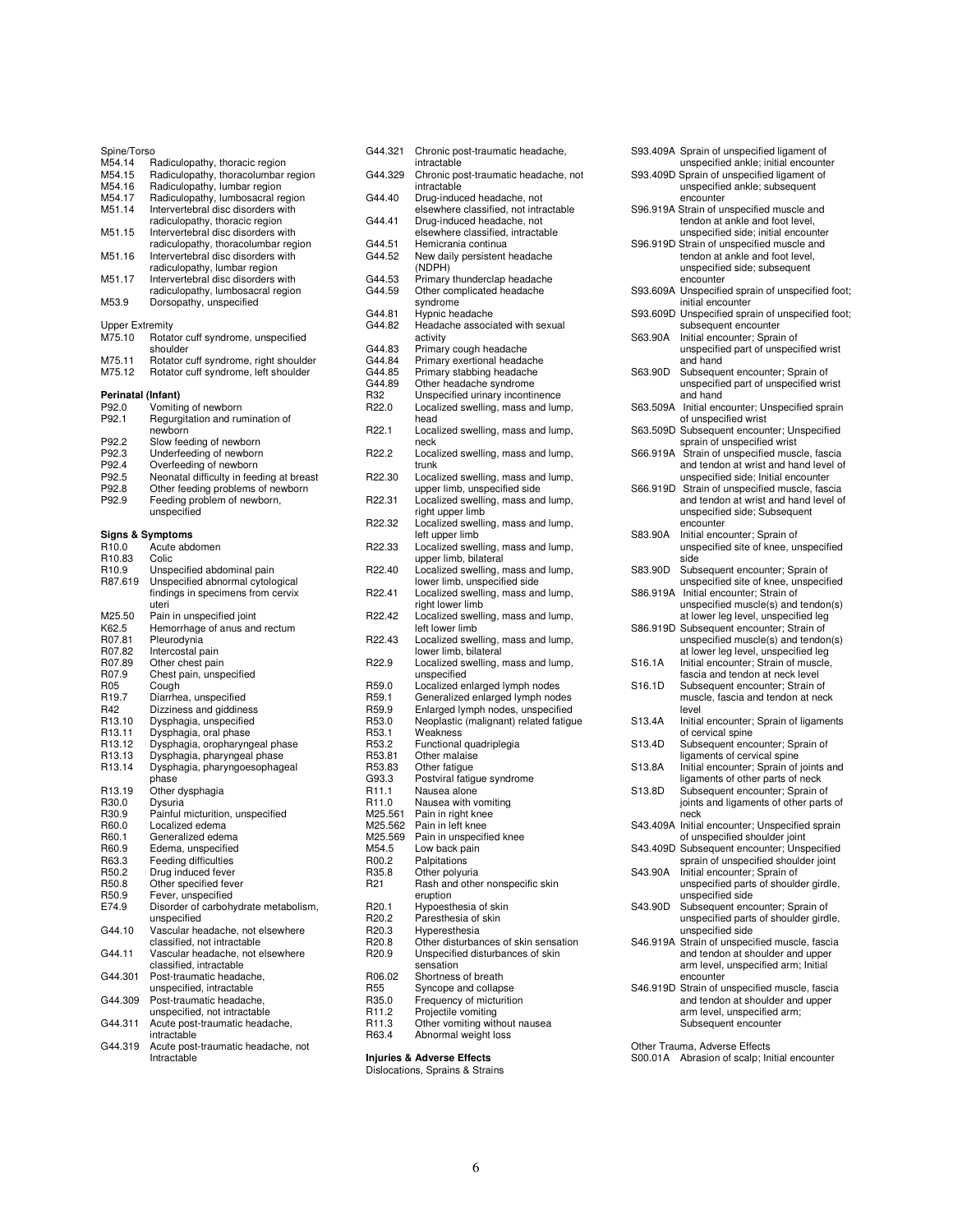| S00.01D | Abrasion of scalp; Subsequent                                                        |
|---------|--------------------------------------------------------------------------------------|
|         | encounter<br>S00.219A Abrasion of unspecified eyelid and                             |
|         | periocular area; Initial encounter                                                   |
|         | S00.219D Abrasion of unspecified eyelid and<br>periocular area; Subsequent           |
| S00.31A | encounter<br>Abrasion of nose; Initial encounter                                     |
| S00.31D | Abrasion of nose; Subsequent<br>encounter                                            |
|         | S00.419A Abrasion of unspecified ear; Initial<br>encounter                           |
|         | S00.419D Abrasion of unspecified ear;<br>Subsequent encounter                        |
|         | S00.511A Abrasion of lip; Initial encounter                                          |
|         | S00.511D Abrasion of lip; Subsequent<br>encounter                                    |
|         | S00.512A Abrasion of oral cavity; Initial<br>encounter                               |
|         | S00.512D Abrasion of oral cavity; Subsequent<br>encounter                            |
| S10.11A | Abrasion of throat; Initial encounter                                                |
| S10.11D | Abrasion of throat; Subsequent                                                       |
| S10.81A | encounter<br>Abrasion of other part of neck; Initial                                 |
| S10.81S | encounter<br>Abrasion of other part of necks                                         |
|         | subsequent encounter                                                                 |
| S10.91A | Abrasion of unspecified part of neck;<br>Initial encounter                           |
| S10.91D | Abrasion of unspecified part of neck;                                                |
|         | Subsequent encounter                                                                 |
|         | S20.119A Abrasion of breast, unspecified<br>breast; Initial encounter                |
|         | S20.119D Abrasion of breast, unspecified                                             |
|         | breast; Subsequent encounter                                                         |
|         | S20.319A Abrasion of unspecified front wall of<br>thorax; Initial encounter          |
|         | S20.319D Abrasion of unspecified front wall of                                       |
|         | thorax; Subsequent encounter                                                         |
|         | S20.419A Abrasion of unspecified back wall of<br>thorax; Initial encounter           |
|         | S20.419D Abrasion of unspecified back wall of                                        |
| S20.91A | thorax; Subsequent encounter<br>Abrasion of unspecified parts of                     |
| S20.91D | thorax; Initial encounter                                                            |
|         | Abrasion of unspecified parts of<br>thorax; Subsequent encounter                     |
|         | S30.810A Abrasion of lower back and pelvis;                                          |
|         | Initial encounter                                                                    |
|         | S30.810D Abrasion of lower back and pelvis;<br>Subsequent encounter                  |
|         | S30.811A Abrasion of abdominal wall; Initial                                         |
|         | encounter<br>S30.811D Abrasion of abdominal wall;                                    |
|         | Subsequent encounter                                                                 |
|         | S30.812A Abrasion of penis; Initial encounter                                        |
|         | S30.812D Abrasion of penis; Subsequent<br>encounter                                  |
|         | S30.813A Abrasion of scrotum and testes; Initial                                     |
|         | encounter<br>S30.813D Abrasion of scrotum and testes;                                |
|         | Subsequent encounter<br>S30.814A Abrasion of vagina and vulva; Initial               |
|         | encounter<br>S30.814D Abrasion of vagina and vulva;                                  |
|         | Subsequent encounter                                                                 |
|         | S30.815A Abrasion of unspecified external<br>genital organs, male; Initial encounter |
|         | S30.815D Abrasion of unspecified external                                            |
|         | genital organs, male; Subsequent                                                     |
|         | encounter<br>S30.816A Abrasion of unspecified external                               |
|         | genital organs, female; Initial                                                      |
|         | encounter                                                                            |
|         | S30.816D Abrasion of unspecified external                                            |
|         | genital organs, female; Subsequent<br>encounter                                      |
|         | S30.817A Abrasion of anus; Initial encounter                                         |

|                    | S30.817D Abrasion of anus; Subsequent<br>encounter                        |
|--------------------|---------------------------------------------------------------------------|
|                    | S40.219A Abrasion of unspecified shoulder;<br>Initial encounter           |
|                    | S40.219D Abrasion of unspecified shoulder;<br>Subsequent encounter        |
|                    | S40.819A Abrasion of unspecified upper arm;<br>Initial encounter          |
| S40.819D           | Abrasion of unspecified upper arm;<br>Subsequent encounter                |
|                    | S50.319A Abrasion of unspecified elbow; Initial<br>encounter              |
| S50.319D           | Abrasion of unspecified elbow;<br>Subsequent encounter                    |
|                    | S50.819A Abrasion of unspecified forearm;<br>Initial encounter            |
| S50.819D           | Abrasion of unspecified forearm;<br>Subsequent encounter                  |
|                    | S60.319A Abrasion of unspecified thumb; Initial<br>encounter              |
|                    | S60.319D Abrasion of unspecified thumb;<br>Subsequent encounter           |
|                    | S60.419A Abrasion of unspecified finger; Initial<br>encounter             |
| S60.419D           | Abrasion of unspecified finger;<br>Subsequent encounter                   |
|                    | S60.519A Abrasion of unspecified hand; Initial<br>encounter               |
|                    | S60.519D Abrasion of unspecified hand;<br>Subsequent encounter            |
|                    | S60.819A Abrasion of unspecified wrist; Initial<br>encounter              |
|                    | S60.819D Abrasion of unspecified wrist;<br>Subsequent encounter           |
|                    | S70.219A Abrasion, unspecified hip; Initial<br>encounter                  |
|                    | S70.219D Abrasion, unspecified hip;<br>Subsequent encounter               |
|                    | S70.319A Abrasion, unspecified thigh; Initial<br>encounter                |
| S70.319D           | Abrasion, unspecified thigh;<br>Subsequent encounter                      |
|                    | S80.219A Abrasion, unspecified knee; Initial<br>encounter                 |
|                    | S80.219D Abrasion, unspecified knee;<br>Subsequent encounter              |
|                    | S90.413A Abrasion, unspecified great toe; Initial<br>encounter            |
|                    | S90.413D Abrasion, unspecified great toe;<br>Subsequent encounter         |
|                    | S90.416A Abrasion, unspecified lesser toe(s);<br>Initial encounter        |
|                    | S90.416D Abrasion, unspecified lesser toe(s);<br>Subsequent encounter     |
|                    | S90.519A Abrasion, unspecified ankle; Initial<br>encounter                |
|                    | S90.519D Abrasion, unspecified ankle;<br>Subsequent encounter             |
|                    | S90.819A Abrasion, unspecified foot; Initial<br>encounter                 |
|                    | S90.819D Abrasion, unspecified foot;<br>Subsequent encounter              |
| S00.03A<br>S00.03D | Contusion of scalp; Initial encounter<br>Contusion of scalp; Subsequent   |
| S00.19A            | encounter<br>Contusion of unspecified eyelid and                          |
| S00.19D            | periocular area; Initial encounter<br>Contusion of unspecified eyelid and |
|                    | periocular area; Subsequent<br>encounter                                  |
| S00.33A<br>S00.33D | Contusion of nose; Initial encounter<br>Contusion of nose; Subsequent     |
|                    | encounter<br>S00.439A Contusion of unspecified ear; Initial               |
|                    | encounter<br>S00.439D Contusion of unspecified ear;                       |
|                    | Subsequent encounter<br>S00.531A Contusion of lip; Initial encounter      |
|                    |                                                                           |

|                    | S00.531D Contusion of lip; Subsequent<br>encounter                           |
|--------------------|------------------------------------------------------------------------------|
|                    | S00.532A Contusion of oral cavity; Initial<br>encounter                      |
|                    | S00.532D Contusion of oral cavity; Subsequent<br>encounter                   |
| S10.0A             | Contusion of throat; Initial encounter                                       |
| S10.0D             | Contusion of throat; Subsequent                                              |
| S10.83A            | encounter<br>Contusion of other part of neck; Initial                        |
| S10.83D            | encounter<br>Contusion of other part of necks;                               |
| S10.93A            | Subsequent encounter                                                         |
|                    | Contusion of unspecified part of neck;<br>Initial encounter                  |
| S10.93D            | Contusion of unspecified part of neck;<br>Subsequent encounter               |
| S20.00A            | Contusion of breast, unspecified<br>breast; Initial encounter                |
| S20.00D            | Contusion of breast, unspecified<br>breast; Subsequent encounter             |
| S20.219A           | Contusion of unspecified front wall of<br>thorax; Initial encounter          |
| S20.219D           | Contusion of unspecified front wall of<br>thorax; Subsequent encounter       |
|                    | S20.229A Contusion of unspecified back wall of<br>thorax; Initial encounter  |
| S20.229D           | Contusion of unspecified back wall of<br>thorax; Subsequent encounter        |
| S30.00A            | Contusion of lower back and pelvis;                                          |
| S30.00D            | Initial encounter<br>Contusion of lower back and pelvis;                     |
| S30.1A             | Subsequent encounter<br>Contusion of abdominal wall; Initial                 |
| S30.1D             | encounter<br>Contusion of abdominal wall;                                    |
|                    | Subsequent encounter                                                         |
| S30.21A<br>S30.21D | Contusion of penis; Initial encounter<br>Contusion of penis; Subsequent      |
| S30.22A            | encounter<br>Contusion of scrotum and testes;                                |
| S30.22D            | Initial encounter<br>Contusion of scrotum and testes;                        |
| S30.23A            | Subsequent encounter<br>Contusion of vagina and vulva; Initial               |
| S30.23D            | encounter<br>Contusion of vagina and vulva;                                  |
| S30.201A           | Subsequent encounter<br>Contusion of unspecified external                    |
|                    | genital organs, male; Initial encounter                                      |
| S30.201D           | Contusion of unspecified external<br>genital organs, male; Subsequent        |
|                    | encounter                                                                    |
| S30.202A           | Contusion of unspecified external<br>genital organs, female; Initial         |
|                    | encounter                                                                    |
| S30.202D           | Contusion of unspecified external                                            |
|                    | genital organs, female; Subsequent<br>encounter                              |
| S30.3A             | Contusion of anus; Initial encounter                                         |
| S30.3D             | Contusion of anus; Subsequent                                                |
|                    | encounter                                                                    |
|                    | S40.019A Contusion of unspecified shoulder;                                  |
|                    | Initial encounter<br>S40.019D Contusion of unspecified shoulder;             |
|                    | Subsequent encounter<br>S40.029A Contusion of unspecified upper arm;         |
|                    | Initial encounter<br>S40.029D Contusion of unspecified upper arm;            |
|                    | Subsequent encounter                                                         |
| S50.00A            | Contusion of unspecified elbow; Initial<br>encounter                         |
| S50.00D            | Contusion of unspecified elbow;<br>Subsequent encounter                      |
| S50.10A            | Contusion of unspecified forearm;                                            |
| S50.10D            |                                                                              |
|                    | Initial encounter<br>Contusion of unspecified forearm;                       |
| S60.019            | Subsequent encounter<br>Contusion of unspecified thumb; Initial<br>encounter |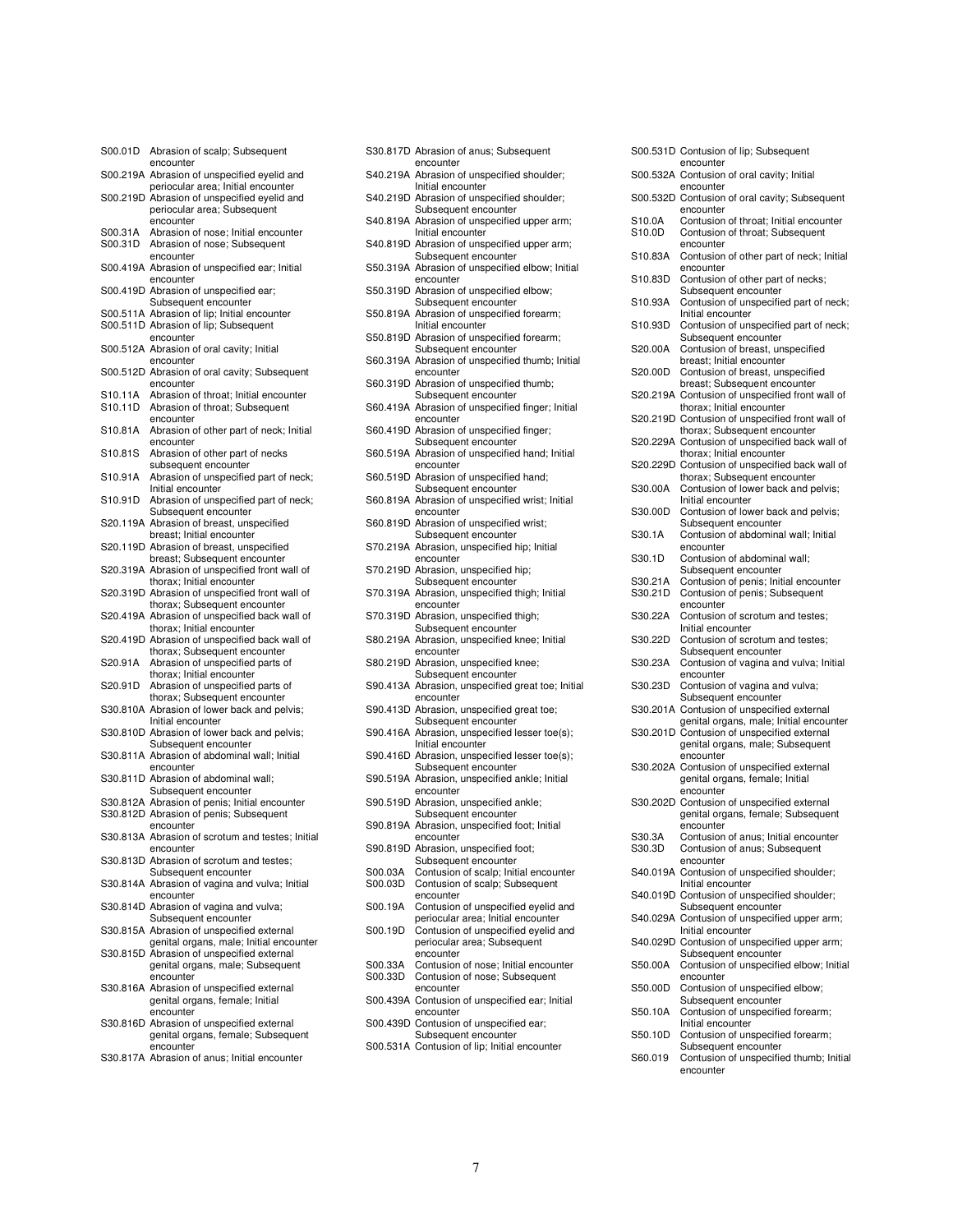| S60.019  | Contusion of unspecified thumb;                                     |
|----------|---------------------------------------------------------------------|
| S60.00A  | Subsequent encounter<br>Contusion of unspecified finger             |
|          | without damage to nail; Initial                                     |
|          | encounter                                                           |
| S60.00D  | Contusion of unspecified finger                                     |
|          | without damage to nail; Subsequent                                  |
|          | encounter<br>S60.229A Contusion of unspecified hand; Initial        |
|          | encounter                                                           |
|          | S60.229D Contusion of unspecified hand;                             |
|          | Subsequent encounter                                                |
|          | S60.211A Contusion of right wrist; Initial                          |
|          | encounter                                                           |
|          | S60.211D Contusion of right wrist; Subsequent<br>encounter          |
|          | S60.212A Contusion of left wrist; Initial                           |
|          | encounter                                                           |
|          | S60.212D Contusion of left wrist; Subsequent                        |
|          | encounter                                                           |
|          | S60.219A Contusion of unspecified wrist; Initial<br>encounter       |
|          | S60.219D Contusion of unspecified wrist;                            |
|          | Subsequent encounter                                                |
| S70.00A  | Contusion, unspecified hip; Initial                                 |
|          | encounter                                                           |
| S70.00D  | Contusion, unspecified hip;                                         |
| S70.10A  | Subsequent encounter                                                |
|          | Contusion, unspecified thigh; Initial<br>encounter                  |
| S70.10D  | Contusion, unspecified thigh;                                       |
|          | Subsequent encounter                                                |
| S80.00A  | Contusion, unspecified knee; Initial                                |
|          | encounter                                                           |
| S80.00D  | Contusion, unspecified knee;<br>Subsequent encounter                |
| S90.11A  | Contusion, unspecified great toe;                                   |
|          | Initial encounter                                                   |
| S90.11D  | Contusion, unspecified great toe;                                   |
|          | Subsequent encounter                                                |
|          | S90.129A Contusion, unspecified lesser toe(s);<br>Initial encounter |
|          | S90.129D Contusion, unspecified lesser toe(s);                      |
|          | Subsequent encounter                                                |
| S90.00A  | Contusion, unspecified ankle; Initial                               |
|          | encounter                                                           |
| S90.00D  | Contusion, unspecified ankle;                                       |
| S00.06A  | Subsequent encounter<br>Insect bite of scalp; Initial encounter     |
| S00.06D  | Insect bite of scalp; Subsequent                                    |
|          | encounter                                                           |
| S00.269A | Insect bite of unspecified eyelid and                               |
|          | periocular area; Initial encounter                                  |
| S00.269D | Insect bite of unspecified eyelid and                               |
|          | periocular area; Subsequent<br>encounter                            |
| S00.36A  | Insect bite of nose; Initial encounter                              |
| S00.36D  | Insect bite of nose; Subsequent                                     |
|          | encounter                                                           |
|          | S00.469A Insect bite of unspecified ear; Initial                    |
|          | encounter                                                           |
| S00.469D | Insect bite of unspecified ear;<br>Subsequent encounter             |
|          | S00.561A Insect bite of lip; Initial encounter                      |
|          | S00.561D Insect bite of lip; Subsequent                             |
|          | encounter                                                           |
|          | S00.562A Insect bite of oral cavity; Initial                        |
|          | encounter<br>S00.562D Insect bite of oral cavity; Subsequent        |
|          | encounter                                                           |
| S10.16A  | Insect bite of throat; Initial encounter                            |
| S10.16D  | Insect bite of throat; Subsequent                                   |
|          | encounter                                                           |
| S10.86A  | Insect bite of other part of neck; Initial                          |
| S10.86S  | encounter<br>Insect bite of other part of necks;                    |
|          | subsequent encounter                                                |
| S10.96A  | Insect bite of unspecified part of neck;                            |
|          | Initial encounter                                                   |

| S10.96D  | Insect bite of unspecified part of neck;<br>Subsequent encounter                            |
|----------|---------------------------------------------------------------------------------------------|
| S20.161A | Insect bite of breast, right breast;<br>Initial encounter                                   |
|          | S20.161D Insect bite of breast, right breast;<br>Subsequent encounter                       |
|          | S20.162A Insect bite of breast, left breast; Initial<br>encounter                           |
| S20.162D | Insect bite of breast, left breast;<br>Subsequent encounter                                 |
|          | S20.169A Insect bite of breast, unspecified<br>breast; Initial encounter                    |
|          | S20.169D Insect bite of breast, unspecified<br>breast; Subsequent encounter                 |
| S20.361A | Insect bite of right front wall of thorax;<br>Initial encounter                             |
| S20.361D | Insect bite of right front wall of thorax;<br>Subsequent encounter                          |
| S20.361S | Insect bite of right front wall of thorax;<br>Subsequent encounter                          |
| S20.362A | Insect bite of left front wall of thorax;<br>Initial encounter                              |
|          | S20.362D Insect bite of left front wall of thorax;<br>Subsequent encounter                  |
| S20.369A | Insect bite of unspecified front wall of<br>thorax; Initial encounter                       |
| S20.369D | Insect bite of unspecified front wall of                                                    |
| S20.461A | thorax; Subsequent encounter<br>Insect bite of right back wall of thorax;                   |
|          | Initial encounter<br>S20.461D Insect bite of right back wall of thorax;                     |
| S20.462A | Subsequent encounter<br>Insect bite of left back wall of thorax;                            |
|          | Initial encounter<br>S20.462D Insect bite of left back wall of thorax;                      |
|          | Subsequent encounter<br>S20.469A Insect bite of unspecified back wall of                    |
| S20.469D | thorax; Initial encounter<br>Insect bite of unspecified back wall of                        |
| S20.96A  | thorax; Subsequent encounter<br>Insect bite of unspecified parts of                         |
| S20.96D  | thorax; Initial encounter<br>Insect bite of unspecified parts of                            |
| S30.860A | thorax; Subsequent encounter<br>Insect bite of lower back and pelvis;                       |
| S30.860D | Initial encounter<br>Insect bite of lower back and pelvis;                                  |
|          | Subsequent encounter<br>S30.861A Insect bite of abdominal wall; Initial                     |
| S30.861D | encounter<br>Insect bite of abdominal wall;                                                 |
|          | Subsequent encounter<br>S30.862A Insect bite of penis; Initial encounter                    |
|          | S30.862D Insect bite of penis; Subsequent<br>encounter                                      |
|          | S30.863A Insect bite of scrotum and testes;<br>Initial encounter                            |
|          | S30.863D Insect bite of scrotum and testes;<br>Subsequent encounter                         |
|          | S30.864A Insect bite of vagina and vulva; Initial<br>encounter                              |
|          | S30.864D Insect bite of vagina and vulva;<br>Subsequent encounter                           |
|          | S30.865A Insect bite of unspecified external<br>genital organs, male; Initial encounter     |
|          | S30.865D Insect bite of unspecified external<br>genital organs, male; Subsequent            |
| S30.866A | encounter<br>Insect bite of unspecified external                                            |
|          | genital organs, female; Initial<br>encounter                                                |
|          | S30.866D Insect bite of unspecified external<br>genital organs, female; Subsequent          |
|          | encounter                                                                                   |
|          | S30.867A Insect bite of anus; Initial encounter<br>S30.867D Insect bite of anus; Subsequent |
|          | encounter<br>S40.269A Insect bite of unspecified shoulder;                                  |
|          | Initial encounter                                                                           |

|          | S40.269D Insect bite of unspecified shoulder;                                      |
|----------|------------------------------------------------------------------------------------|
| S40.869A | Subsequent encounter<br>Insect bite of unspecified upper arm;<br>Initial encounter |
|          | S40.869D Insect bite of unspecified upper arm;<br>Subsequent encounter             |
|          | S50.369A Insect bite of unspecified elbow; Initial<br>encounter                    |
|          | S50.369D Insect bite of unspecified elbow;                                         |
| S50.869A | Subsequent encounter<br>Insect bite of unspecified forearm;                        |
|          | Initial encounter<br>S50.869D Insect bite of unspecified forearm;                  |
| S60.369A | Subsequent encounter<br>Insect bite of unspecified thumb;                          |
|          | Initial encounter<br>S60.369D Insect bite of unspecified thumb;                    |
| S60.468A | Subsequent encounter<br>Insect bite of other finger; Initial                       |
|          | encounter<br>S60.468D Insect bite of other finger; Subsequent                      |
|          | encounter<br>S60.469A Insect bite of unspecified finger; Initial                   |
|          | encounter<br>S60.469D Insect bite of unspecified finger;                           |
| S60.569A | Subsequent encounter<br>Insect bite of unspecified hand; Initial                   |
|          | encounter<br>S60.569D Insect bite of unspecified hand;                             |
| S60.869A | Subsequent encounter<br>Insect bite of unspecified wrist; Initial                  |
| S60.869D | encounter<br>Insect bite of unspecified wrist;                                     |
| S70.269A | Subsequent encounter<br>Insect bite, unspecified hip; Initial                      |
|          | encounter<br>S70.269D Insect bite, unspecified hip;                                |
| S70.369A | Subsequent encounter<br>Insect bite, unspecified thigh; Initial                    |
|          | encounter<br>S70.369D Insect bite, unspecified thigh;                              |
| S80.269A | Subsequent encounter<br>Insect bite, unspecified knee; Initial                     |
|          | encounter<br>S80.269D Insect bite, unspecified knee;                               |
| S90.463A | Subsequent encounter<br>Insect bite, unspecified great toe;                        |
| S90.463D | Initial encounter<br>Insect bite, unspecified great toe;                           |
| S90.466A | Subsequent encounter<br>Insect bite, unspecified lesser toe(s);                    |
| S90.466D | Initial encounter<br>Insect bite, unspecified lesser toe(s);                       |
| S90.569A | Subsequent encounter<br>Insect bite, unspecified ankle; Initial                    |
| S90.569D | encounter<br>Insect bite, unspecified ankle;                                       |
|          | Subsequent encounter                                                               |
| S90.869A | Insect bite, unspecified foot; Initial<br>encounter                                |
|          | S90.869D Insect bite, unspecified foot;<br>Subsequent encounter                    |
|          | S71.009A Unspecified open wound, unspecified<br>hip; Initial encounter             |
|          | S71.009D Unspecified open wound, unspecified<br>hip; Subsequent encounter          |
|          | S71.109A Unspecified open wound, unspecified<br>thigh; Initial encounter           |
|          | S71.109D Unspecified open wound, unspecified<br>thigh; Subsequent encounter        |
|          | S41.009A Unspecified open wound of<br>unspecified shoulder; Initial encounter      |
| S41.009D | Unspecified open wound of<br>unspecified shoulder; Subsequent                      |
| S41.109A | encounter<br>Unspecified open wound of                                             |
|          | unspecified upper arm; Initial                                                     |
|          | encounter                                                                          |